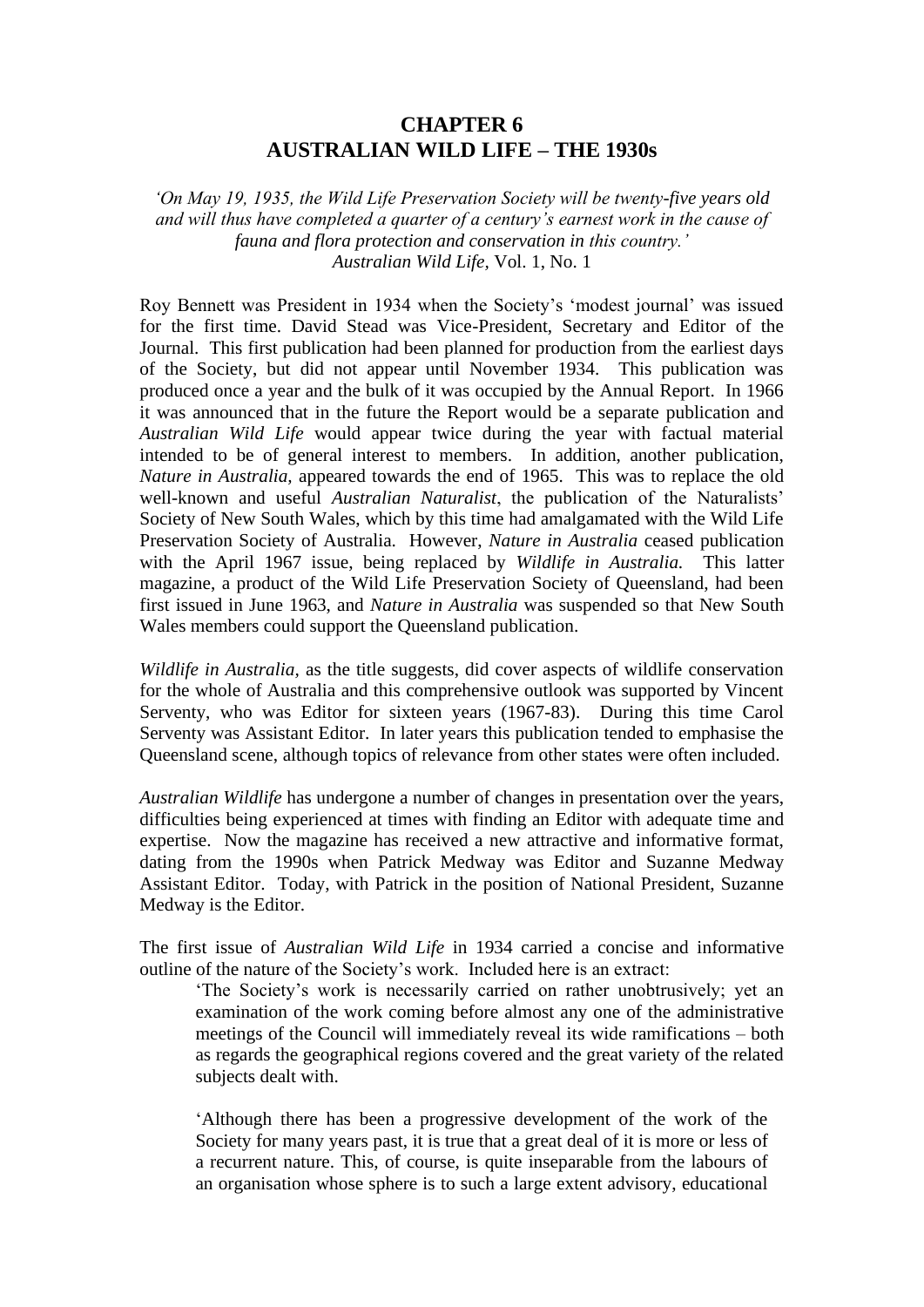and propagandist. Apart from its own initiatory work, the assistance of the Society is regularly sought by persons or by public organisations desirous of preserving particular species of our fauna or flora or who wish to have tracts of Government or private lands set aside as 'districts' or sanctuaries for the preservation of fauna and flora or because of their special scenic or scientific interest.

'As a result of the Society's labours in these directions alone, we have today in the State of New South Wales many hundreds of thousands of acres of forest and other lands which have been set aside for general conservation and public purposes. In addition, the Society has frequently cooperated with a number of organisations in similar work. One of the most gratifying things to be noted in this connection is that interest in such matters has spread very widely throughout Australia during the lifetime of the Wild Life Preservation Society, and it is perhaps not too much to claim that the Society's general educational and propaganda work has assisted to produce such a condition to no mean extent. At least, that is the view which has been expressed publicly by authorities not members of the Society.'

The 25th Annual Report of the Society for the period June 1934 to June 1935 stresses the fact that some intensive propaganda had been carried on throughout Australia. 'It is worthy of stressing here, as in some past reports, that this local and general propaganda work has always been one of the strongest sections of our work.' The report goes on to state that while working to foster an atmosphere of concern and understanding about wild Australia, this did not detract the Society from taking part in the genesis and formulation of Acts for fauna and flora protection. 'While we are interested in teaching the people, we are prepared to enforce, or to aid the enforcement of, the laws where we find the necessity.'

In the early days of the Society's existence its members were practically playing a lone hand, but by the 1930s it had the assistance and co-operation of several other organisations, some of which were right at the forefront of the Society's conservation and rehabilitation work, or its educational propaganda. Among the groups concerned were the Australian Forest League, the Parks and Playgrounds Movement (with its able and energetic Honorary Secretary, Dr. C. E. W. Bean), the Federation of Bush Walkers, the Town Planning Association, the Associated Tree Lovers Civic League, the Royal Zoological Society, the Gould League of Bird Lovers and the army of Junior Tree Wardens, which by the mid thirties had an enrolment of some 30,000 children in the public schools.

#### **CONTINUED INTEREST IN PARKS AND RESERVES**

A small reserve acquired by the Society by purchase was Angophora Reserve located in the core of the Barrenjoey Peninsula bordering the suburbs of Avalon, Clareville and Taylor's Point, a little north of Manly, New South Wales. On this land was standing the largest known example of the Sydney red gum, *Angophora costat*a. Negotiations for the purchase of this area were begun in July 1935 and the matter was frequently discussed by Council before acquisition was determined upon and was confirmed at a special meeting of the Society on 24 November 1936. From the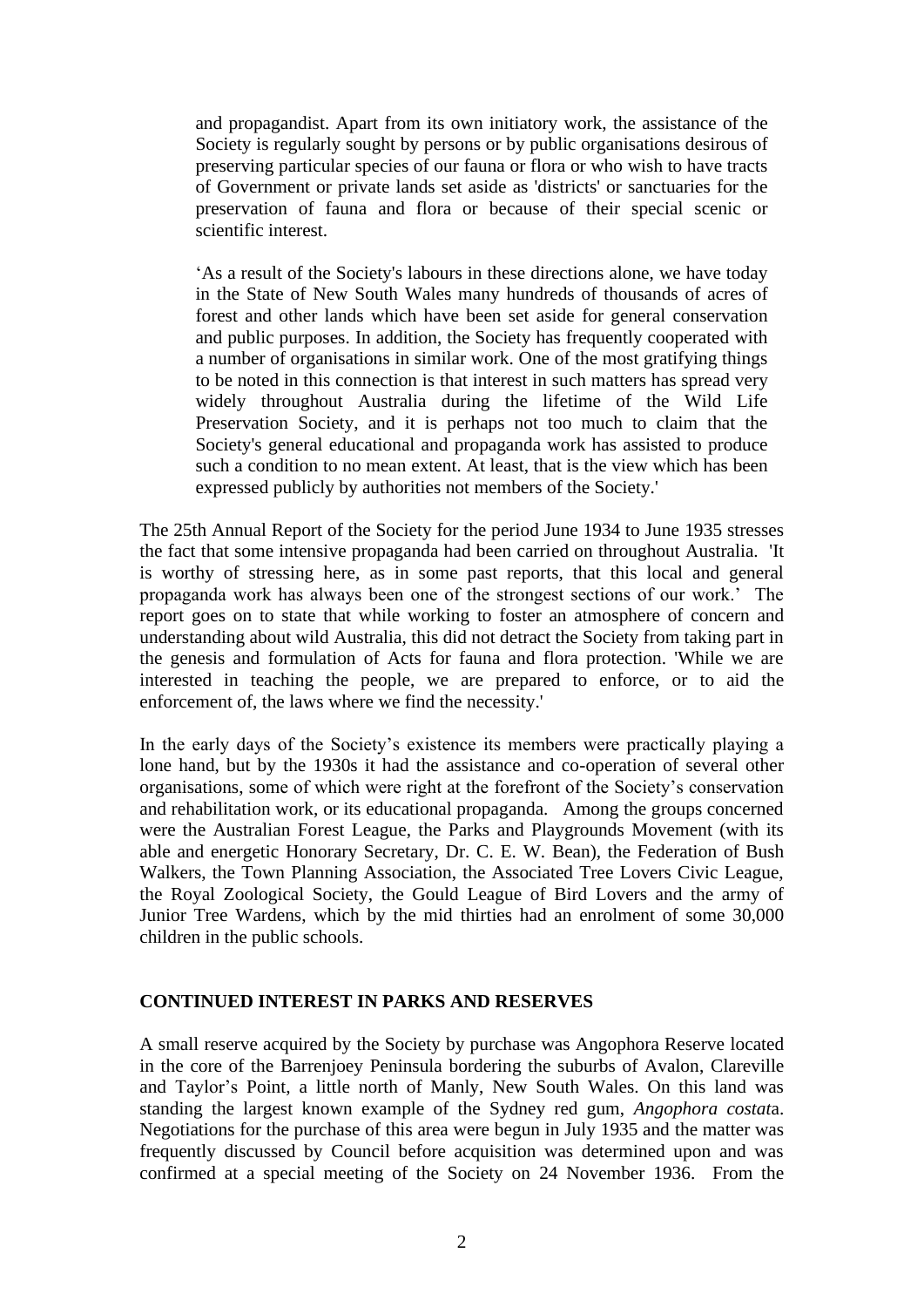beginning there was never any doubt in the minds of Councillors as to the wisdom of having this piece of wild land set aside; it was just a question of finance. The receipt of a sum of £78.7s.0d from the estate of the late Councillor, William Cope, helped the Society in its final decision and the whole transaction was concluded in January 1937. The Council placed the area in the hands of the three Trustees, President W. G. Kett, Honorary Secretary D. G. Stead and Councillor T. Y. Harris. Later Miss Thistle Harris was appointed as Honorary Curator of the Reserve.

After a few years it was found to be impracticable for the Society to exercise adequate supervision over the Angophora Reserve so, following negotiations with Warringah Shire Council, the area was placed in its custody. In 1997 an inspection of the Reserve located the giant tree, but it was dead. The Reserve, now under the control of Pittwater Council, is kept in good condition by National Trust Regenerators, hired by Pittwater Council; a spokesperson for Pittwater Council said in 1997 that although the angophora is dead, it is still a fine habitat tree and they intend to leave it *in situ* for the present.

Another reserve acquired by the Society was Chilworth Flora Reserve at Beecroft, on the rim of the northern suburbs of Sydney. This was a free gift from Mr. and Mrs. C. B. Byles in 1938, the donors also undertaking to pay the transfer costs. Their daughter, solicitor Miss Marie Byles, was a noted bushwalker and conservationist; she arranged for the deeds to be prepared and transfer to take place at a minimum cost. As was the case with Angophora Reserve, this reserve at Beecroft was eventually placed in the custody of the local council, in this case Hornsby Shire Council.

The Society also took an interest in Ball's Head Reserve, on the shores of Sydney Harbour, commencing with the first tree planting there in 1931. Before 1931 Ball's Head was a wasteland covered with rubbish and lantana. The Naturalists' Society of New South Wales approached the North Sydney Council with a view to clearing the rubbish and replanting with native flora. Permission was granted and many hours were spent clearing the area for the first official tree planting on Saturday 25 July 1931. Annual tree plantings by the Wild Life Preservation Society and others continued for many years and in December 1975 it was reported in *Australian Wild Life* that there were still replacement plantings being carried out with trees grown by members of the Wild Life Preservation Society. November 1978 appears to be the last recorded tree planting ceremony by the Society.

It was also in the 1930s that the Society participated in a successful campaign to protect Hinchinbrook Island, most of the Island being declared a national park to become Australia's largest island national park.

## **INVASION OF SANCTUARIES BY GUNNERS**

In *Australian Wild Life* for January 1937 the Society reported its concerns regarding the use of firearms by people out to have sport shooting protected birds and other wildlife. There was particular concern about the Burragorang area and the report declared that 'it is clear that we shall have to keep on fighting for a tightening up of the law, while endeavouring to enlist the good offices of tourists and residents of these areas alike.' Advertisements encouraging people to enjoy 'good shooting' were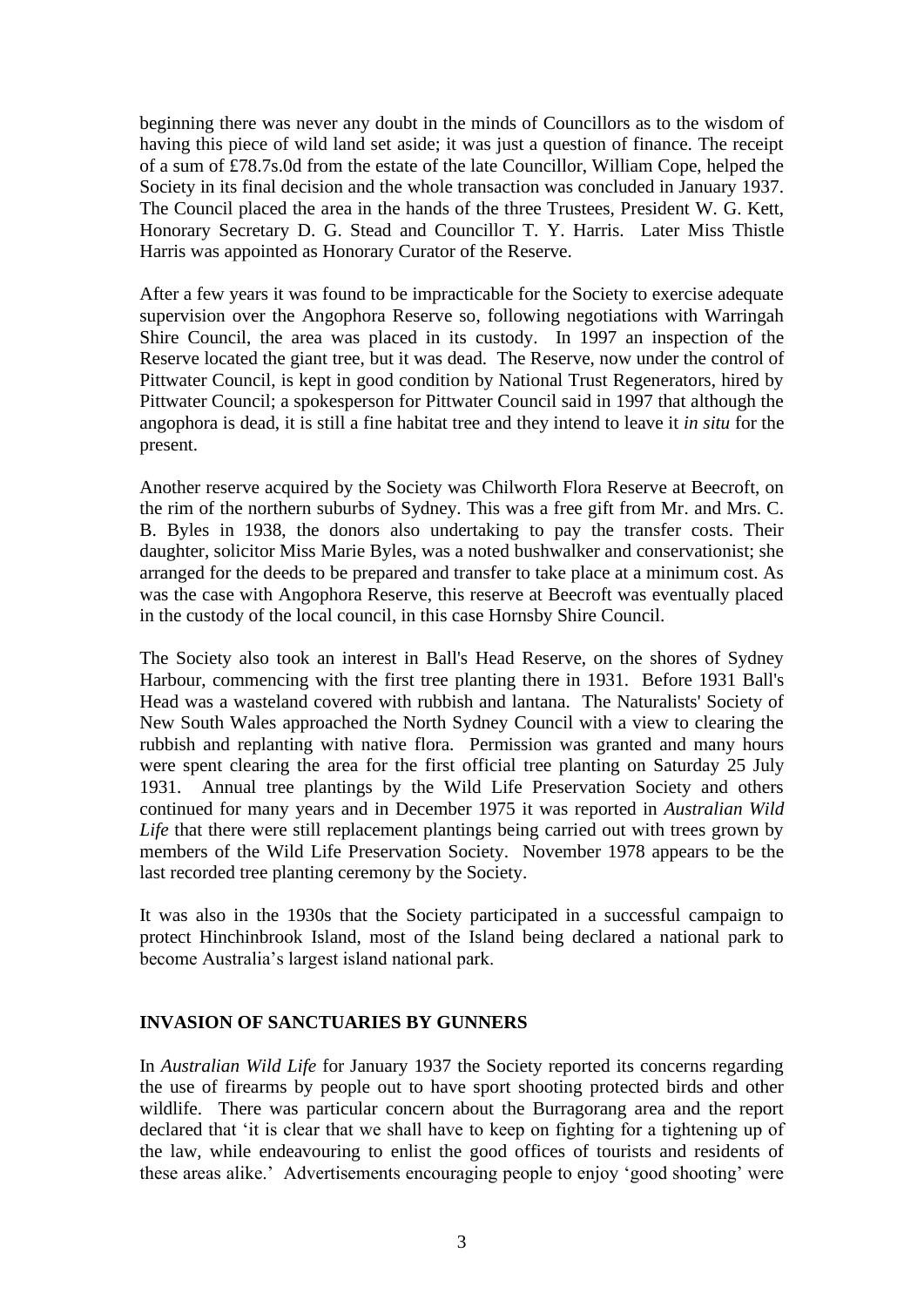said to be common in tourist agencies and boarding house establishments. Consider these extracts from the report in *Australian Wild Life* Vol. 1, No. 3, January 1937:

'Government and other tourist bureaus also have assisted - whether intentionally or not is beside the point here - by the free and wide circulation of notices and advertisements in which would be patrons of the various boarding houses or car services were told of 'good shooting', 'game', 'splendid sport with the gun', and what not. This is by no means a new trouble. In our past reports we have referred to folders or advertisements issued by the Government Tourist Bureau, or under its auspices, in which people were openly invited to destroy protected birds. Paradoxically enough, the Tourist Bureau is associated with the Chief Secretary's Department and the Chief Secretary is the Minister charged with the administration of the Birds and Animals Protection Act! Surely we do not speak harshly, or without reason, when we say that this, at least, indicates a great lack of oversight on the part of the Department of State principally interested.

'Even in our last Annual Report we drew attention to the Society's concern at discovering that the Tourist Bureau was distributing folders, which, *inter alia*, suggested the shooting of the quaint Scrub Turkey (or Tallegalla) at Barrington Tops. Not only was the bird protected, but the area itself is a sanctuary! Tourists were told that the birds were plentiful and were 'delicious table birds'. After our exposure and representations in the matter, the offending publication was withdrawn.

'The carrying of a gun into a sanctuary may be taken, under the Birds and Animals Protection Act, as *prima facie* evidence of an intention to kill protected fauna; yet we read in the 'society column' of the *Sydney Morning Herald* that Mr. and Mrs. So-and-So had closed their flat in Sydney and 'with gun, torches and riding kits' had gone down to Burragorang. We submitted this to the Chief Secretary, and, after enquiry by the police, were informed that 'no evidence could be found that any illegal shooting had taken place'. Council members were very perturbed at the official acceptance of the actual invasion of the sanctuary by these and other people armed with firearms, and the Chief Secretary was informed accordingly'.

#### **IS A ZOO A DESIRABLE SANCTUARY?**

David Stead, supported by other members of the Society, had long been opposed to the holding of native wildlife in zoos and sanctuaries. He was particularly concerned about the granting of a permit for the keeping of animals to a private concern which established the Koala Park at West Pennant Hills on the northern outskirts of Sydney. The Society submitted a number of stringent conditions for incorporation in the licence. These were adopted, at least at that time, in 1929. In an article on the koala in *Australian Wild Life*, April 1939, David Stead said, with reference to Koala Park:

'It must be clear to all that places of exhibition of the koala play no part whatever in bona fide preservation work. It is difficult to see how they can justify entertainment of the human at the expense of the enslaved animal. It is quite clear that no such exhibiting place can be of any practical use at all in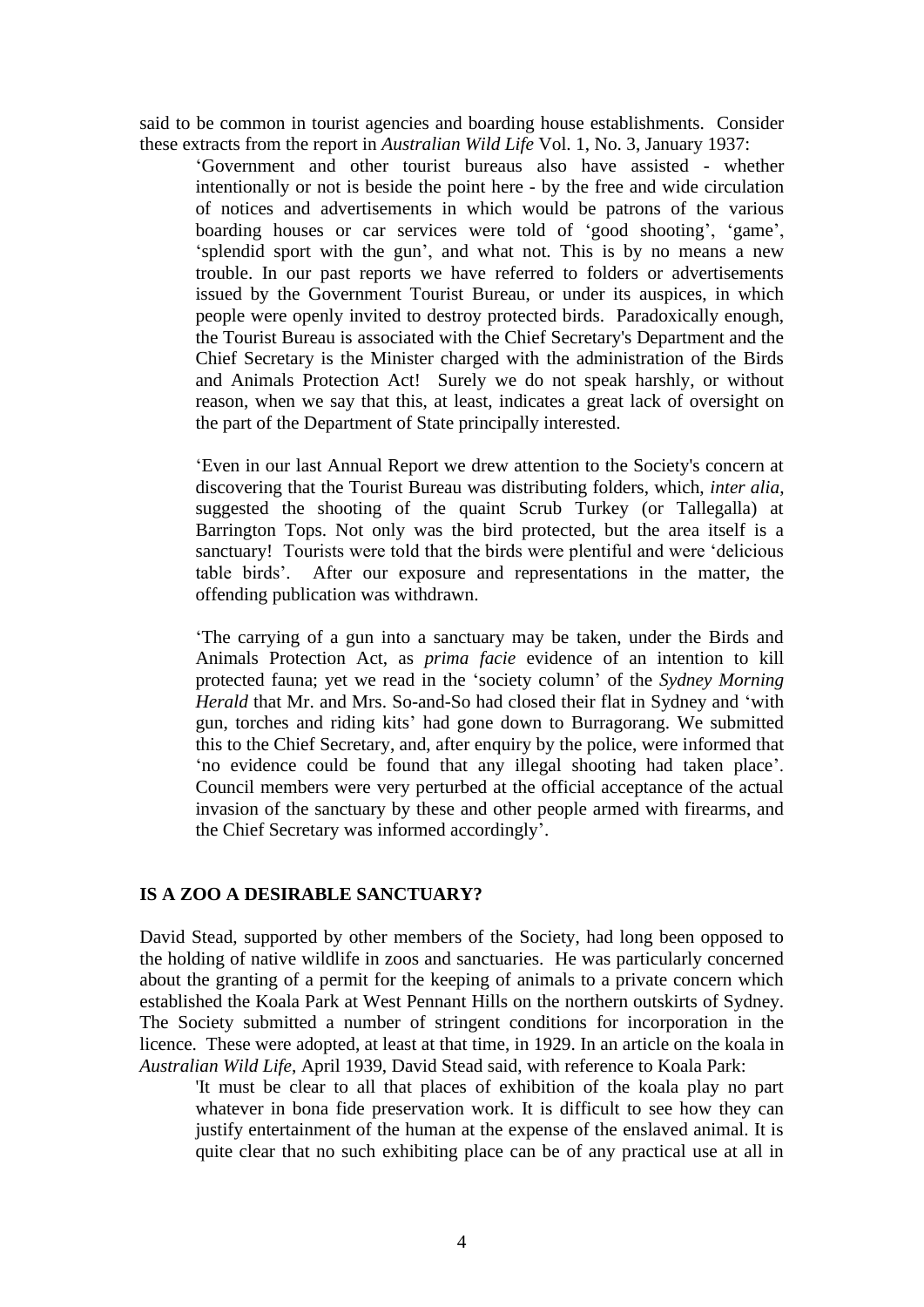restoration work unless used as a depot for the handling of koalas destined for planting out in controlled but wild sanctuaries'.

Then in 1939 came the good news that the New South Wales Government was to take over the business of running Koala Park. 'The Government has announced its intention to appoint trustees to administer the Park, though it has not yet been made clear that this administration is to be directly aimed at the use of the Park as a unit in preservation work. If the complete acquisition of Koala Park by Government implies that the Government intends to undertake a satisfactory scientific method of reestablishment of the Native Bear, and will only use it as a part of such, and not the end itself, then, I feel sure, that it will meet with the full support of all naturalists and conservationists, who have been so gravely concerned for the welfare and continuity of the animal for so long past.' So said David Stead in his 1939 article on the koala.

However in October 1939, it was learned that the Government did not propose to proceed with the taking over of Koala Park, which therefore remained, as before, as a private tourist resort, dependent on gate money, restaurant and other aspects of tourism.

The Society had its own plans for re-establishment of the koala. A scheme proposed early in the 1930s was for the setting aside of a large section of rough country, difficult of public access, for the settlement of koalas. One or two resident rangercaretakers were considered necessary, both to preserve the area from spoliation by wandering shooters and to keep down vermin, such as dogs and dingoes. Such caretakers also would keep necessary firebreaks in order to prevent the encroachment of forest fires, which are one of the chief enemies to the spread of the koala in the wild.

#### **THE SOCIETY A VOICE AT NATIONAL CONFERENCES**

It has been part of the Society's policy to support allied conservation groups over many years of its existence. This support includes a presence and a voice at conferences wherever the conservation message is being promoted. An early example of this kind of support was reported at the Annual meeting of the Society on 26 November 1936, included in *Australian Wild Life* Vol. 1, No. 3, January 1937:

### '**ANZAAS Congress in New Zealand**

As this Report is being published on the eve of the congress of the Australian and New Zealand Association for the Advancement of Science, we desire particularly to refer to this great science meeting and wish the members every success in their efforts to gather and to spread science and knowledge generally. W.L.P.S.A. delegates to the General Council of this Auckland Conference will be our President, Mr. Wm. Geo. Kett, Mr. Edwin Cheel, the well-known Australian botanist and Captain E. V. Sanderson, one of our members, who is the President of the New Zealand Forest and Bird Protection Society, at Wellington. The kind thoughts of our members and friends will go with these delegates in their important work.'

Three examples from the later years will serve to illustrate the breadth of interest shown by Society Councillors in the conferences they have attended. In September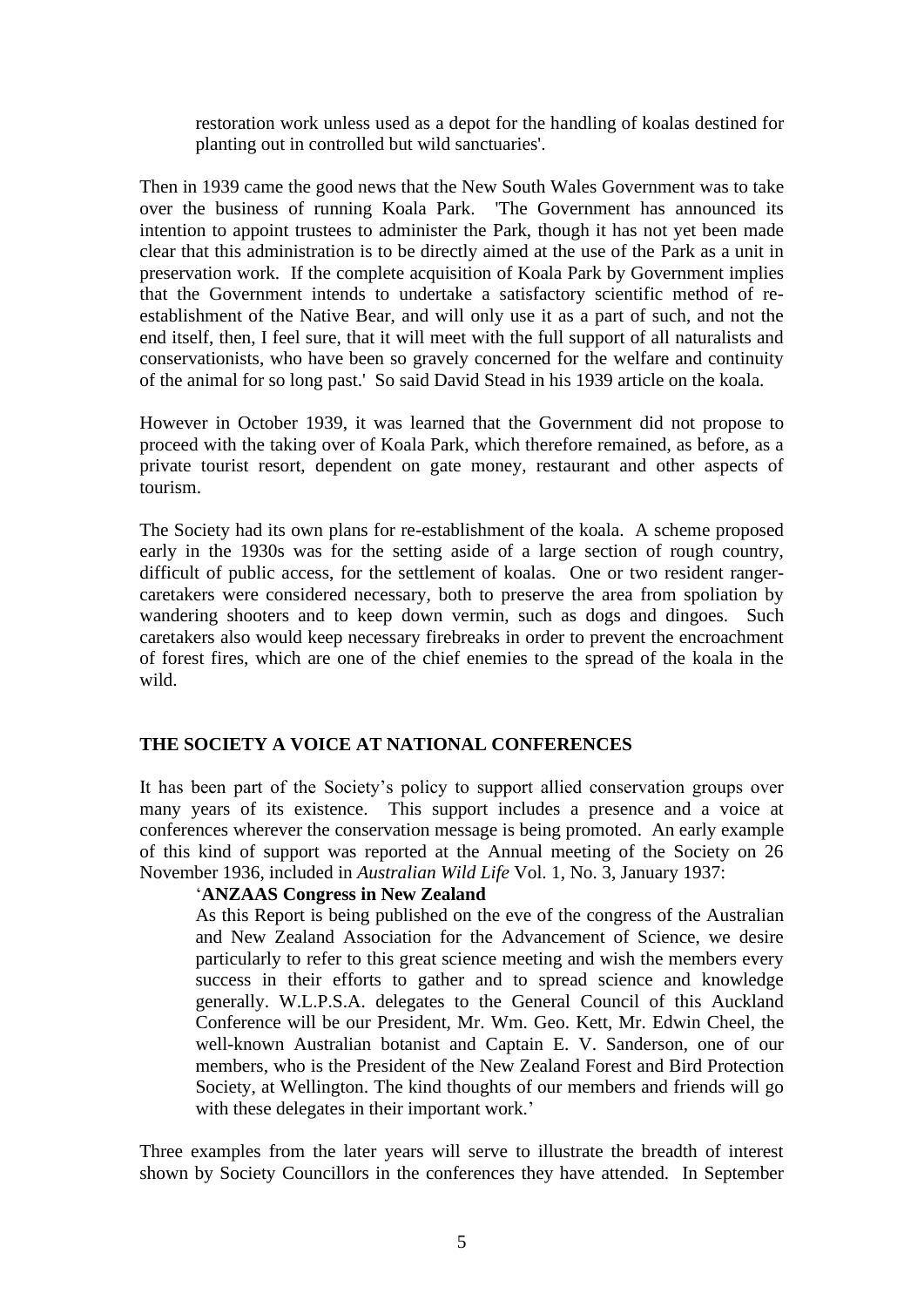2003, Society Vice-President Dr. Clive Williams attended the National Conference held in Brisbane by the Australian Koala Foundation; in 2006, Patrick and Suzanne Medway were in Perth, and attended the ARAZPA conference, hosted by Perth Zoo. Patrick has been a member of the Australasian Regional Association of Zoological Parks and Aquaria Inc. for many years, but the Society is also a corporate member. David Stead would have taken a particular interest in the conference there of 'Integration', the challenge of which was the examination of the operation of zoos and the understanding of how they operate as organisations in relation to conservation in their business areas, species management, general husbandry, education programs, media relations, and veterinary programs.

The attendance of Vice-President Dr. David Murray at The Australian Network for Plant Conservation Conference in April 2008 is an indication of a changing attitude towards flora conservation within the Society. National President Patrick Medway has given the sign to David Murray that the Society realises how fundamental the conservation of our forests and grasslands is to the survival of fauna and as a factor in dealing with climate change. The conference in April 2008 was held at Mulgoa, near Penrith, the title being 'Our Declining Flora – Tackling the Threats'. Some of the major threats which were addressed were climate change, weeds, fire and the soil disease *Phytophthora cinnamomi* (cinnamon fungus). Many speakers were at pains to point out the link between plants as habitat and fauna. Without suitable habitat, fauna will also fail to survive, and that is why WPSA continues to support the ANPC, right from its establishment in 1994.

#### **The First Corporate Member**

In August 1930, the young Thistle Harris became a member of the Science staff of St. George Girls' High School, Kogarah. She was to have a lasting impact on the school and the local district. A local native tree campaign was initiated and the students learned their botany in practical fashion. They learned to select trees suitable for the district, to plant them and care for them, and in a short time they had three sides of their playground shaded with fine specimens of blackbutt, spotted gum and cedar wattle. In 1933 Thistle supervised the planting of one hundred lemon-scented gums along the length of Victoria Street in front of the school and by 1939 the trees were already twenty feet high. The girls decided to form a Tree Lovers' League, all pupils and staff to be eligible for membership. At the beginning of the year 1934, Miss Geer, Principal of the school and Patron of the school's Tree Lovers' League, drew the attention of members to the vigilance which would be necessary due to the commencement of new building operations at the school – young trees planted in the school grounds in 1933 would need care and, in fact, no young trees were subsequently to suffer damage. St. George Girls' High School, no doubt with encouragement from Miss Harris, became the Society's first corporate member.

#### **The Society's Work in the 1930s**

'Suffice it to say for the present that, both officially as a united body and through the action of its individual members, much has been achieved in wild life and wild flower preservation – through active educational propaganda, by working on the growing patriotism and national consciousness of the people, by active and sometimes aggressive action in urgent cases, and by constantly keeping in touch with the Government authorities concerned. Assistance has frequently been given to the Government in the preparation and passage of enactments, proclamations, etc.,